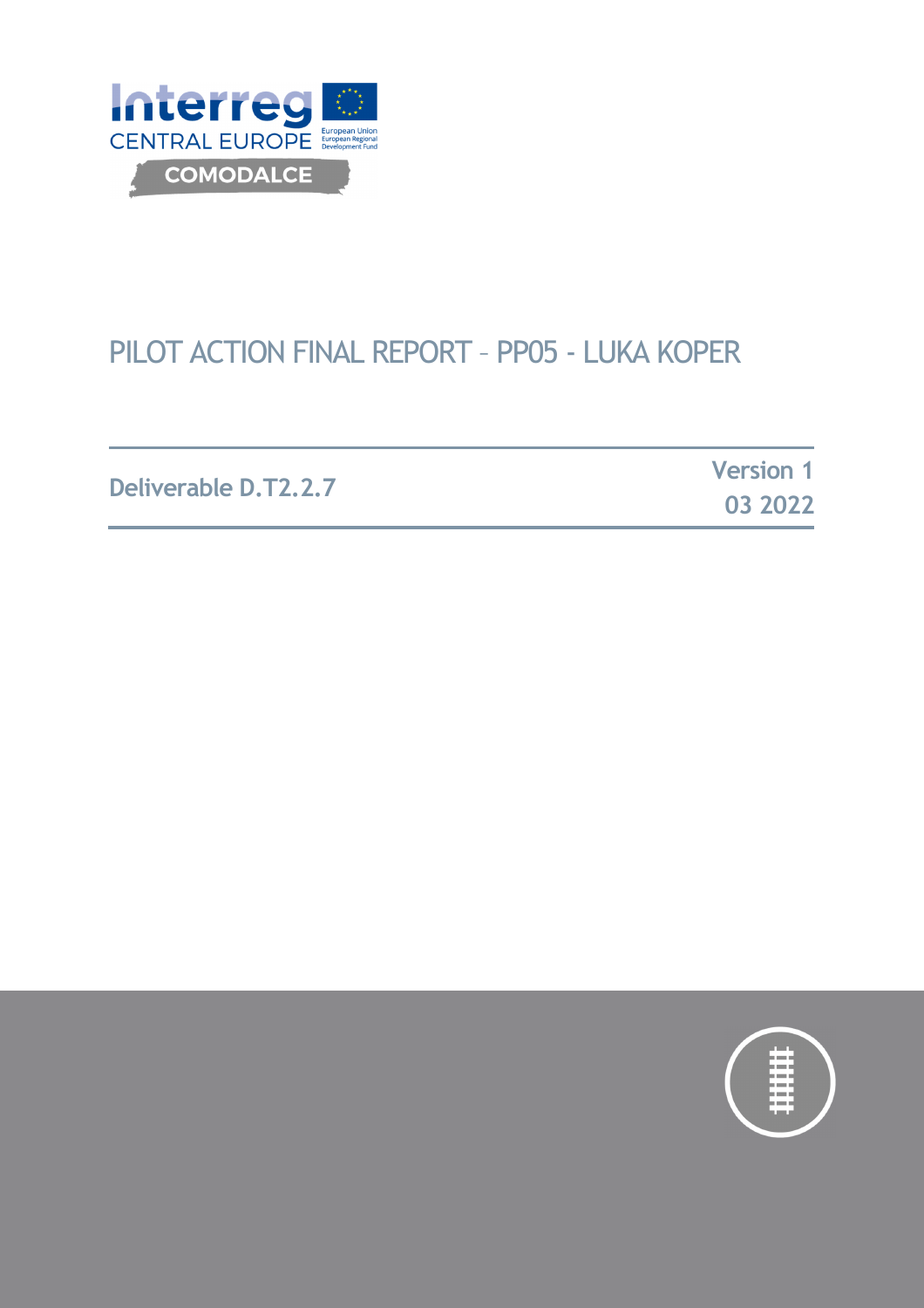



## **Table of contents**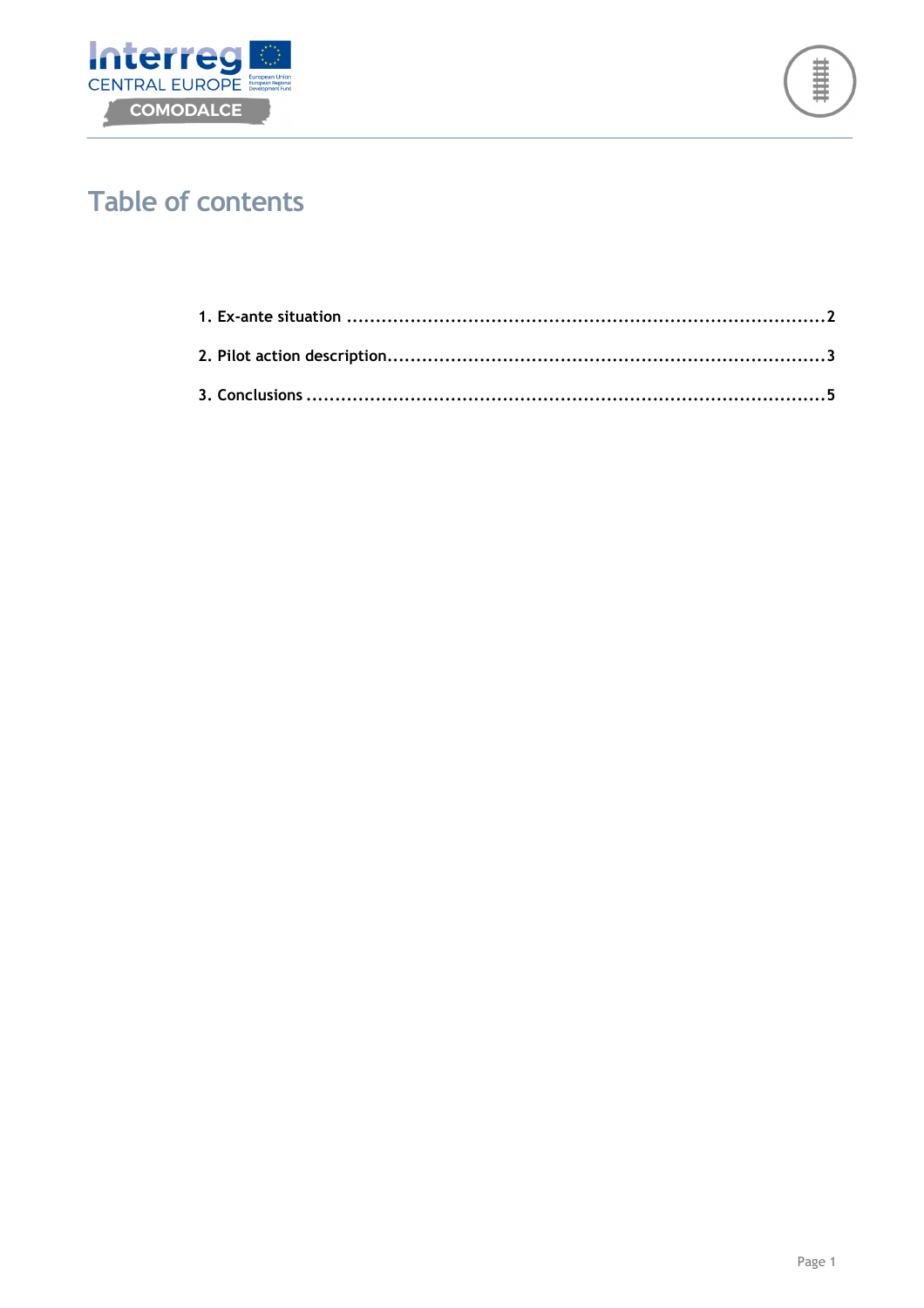

### **1. Ex-ante situation**

*Before the introduction of the innovative technology at (the gate of) the Container Terminal, the handling and processing of data related to the trains with wagons and containers arriving/leaving the port was done manually. In addition to this, at the container terminal in the port of Koper, a physical check of containers and wagons at their arrival takes place by company's employees, in order to register the status of inbound/outbound freight and rolling stock.* 

*The checking procedure includes unit's serial numbers, possible damages, containers' numbers, sequences of wagons etc. All these information are also shared between different stakeholders between which the most important role is left to railway operators and customs.* 

*During the pilot action in COMODALCE, Luka Koper will work with Adria Kombi d.o.o. on the improved implementation of operational procedures, like those mentioned before, by digitizing the operations and the data acquired for the local database and shared with the other stakeholders involved in the process, which will immediately provide all the data to the whole system, without waiting for intermediate steps but sharing just-in-time the info about the railway freight transport with the port community.* 

*Before intervening with the innovation, the location showed a railway completely free of any additional equipment and leaving the trains to enter at the Container Terminal without any digitizing system for the recognition of wagons/container:* 



**Figure 1: railway to the gate of the Container Terminal in the Port of Koper (source: Luka Koper archive)** 

*Through the research made for the TNA purposes, some crucial needs and weaknesses were identified. First of all, the main aspect was the digitization of the processes which serve to speed up the operational*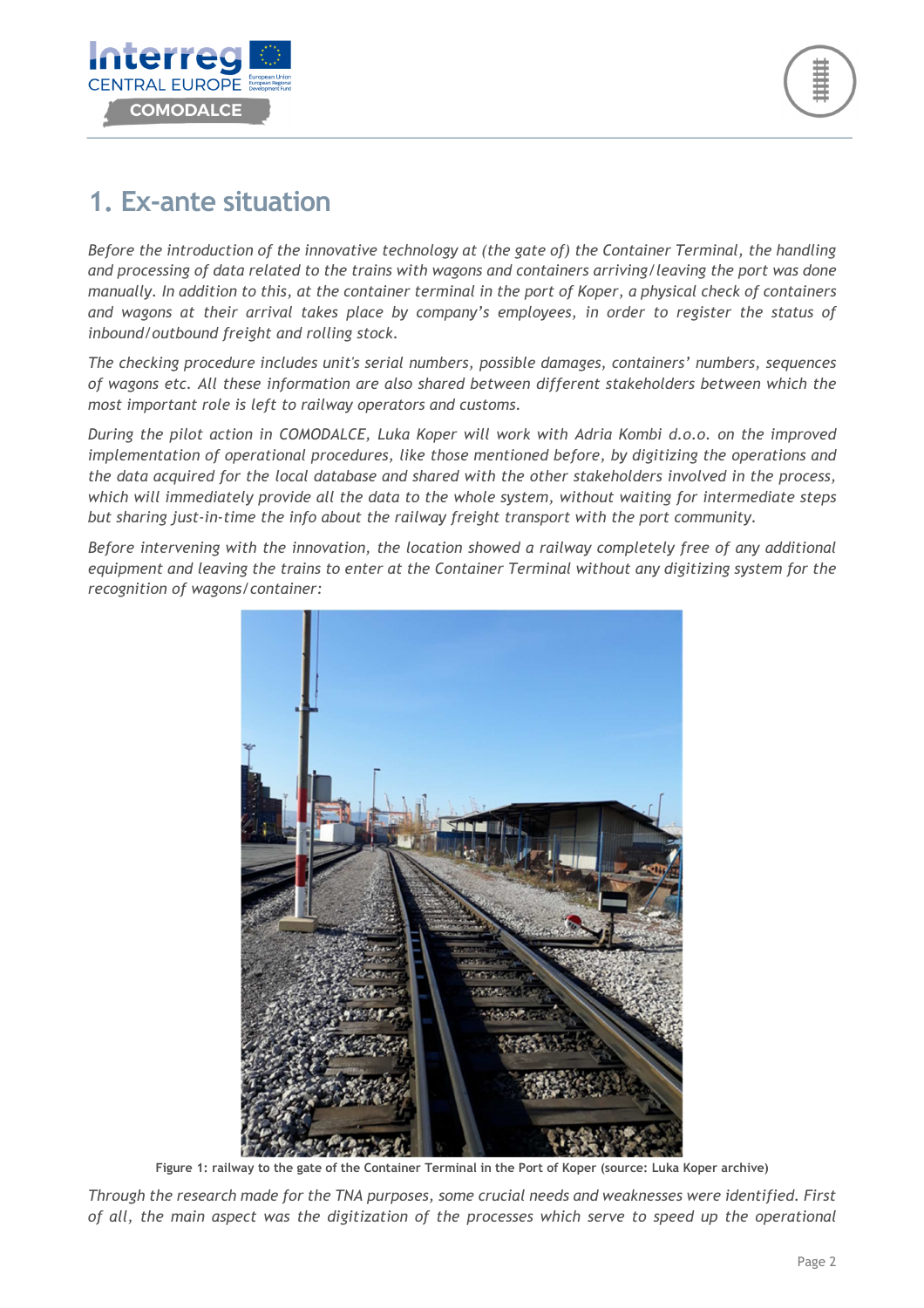

*procedures, which means faster and more secure procedures at the terminal. It was proved with the*  increase of the number of daily trains in inbound and outbound of the Port of Koper, with an additional *improvement related to safe and security on the field. In fact, the digitization of some procedures the physical check of wagons and containers became not necessary.* 

*The digitization of processes was also welcomed by the other stakeholders involved because one of the needs of the port community in this sense was to have a system which could allow to have the information about freight and wagons just-in-time, without intermediate steps. As said, the pilot action tackled mainly the issue of the digitization of the info, but not the least was also the introduction of video recording of the train, which allows to have clear and durable images about the status of the containers/wagons before being manipulated at port's premises or before leaving the port, providing the proofs of the integrity of containers and about the sequence of wagons/containers of the block-train.* 

*An important best practice was provided during technical meetings by the members of project's Steering Committees. In fact, some solutions very similar to the system that was going to be installed in the port of Koper with the support of the COMODALCE co-financing, were tested and used at the Mahart Terminal in Hungary and at the Gdynia's BCT Terminal in Poland. Some images and feedbacks were presented by project partners during the meeting and technical details provided in order to allow Luka Koper to prepare a detailed and complete tender for the installation of an OCR system at the gate in front of the Container Terminal in the Port of Koper.* 

#### **2. Pilot action description**

*After the completion of the table-research and analysis process foreseen in the WPT1, Luka Koper and Adria kombi jointly started the development of ad-hoc solutions for the railway transport of cargo with containers in the port of Koper. The solutions studied during the technical meetings with stakeholders were initially concentrated on the proper location for the introduction of the new digital technology. The best position was identified in front of Container Terminal's gate, where the exchange between tracks 1F and 25C for inbound and outbound train is allowed:* 



**Figure 2: identified location for the positioning of the OCR system in the port of Koper (Source: Luka Koper's archive)**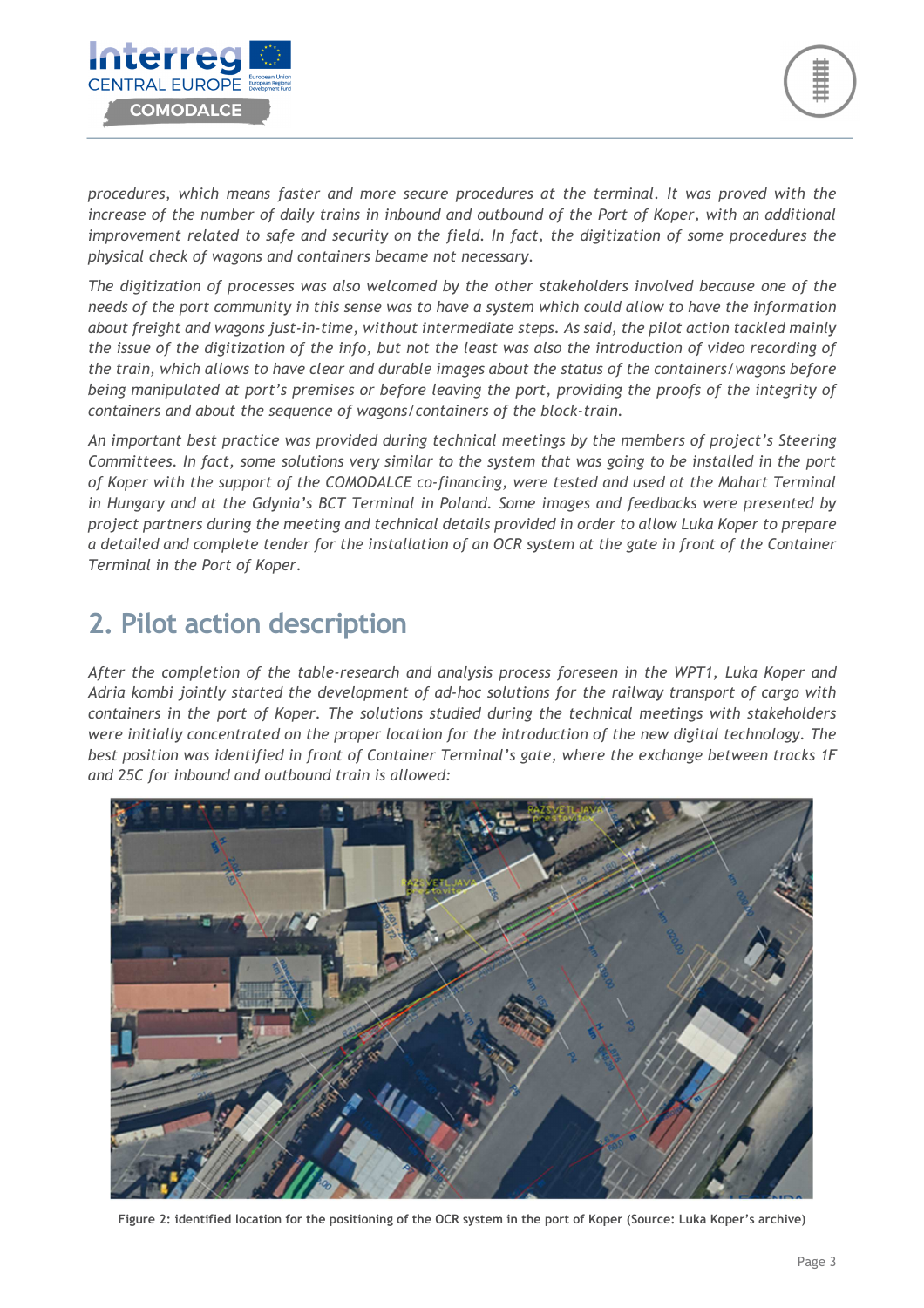



*The pilot action aimed to install an OCR scanning system in the port of Koper, at the entrance of the container terminal, for the scanning of wagons and containers transported through railway in the port of Koper. The system is able to scan the trains with containers at terminal's gate and provides all the data codes and videos through a detection system which scans the wagons/containers in real time, saving all the information on a local server. The implemented solution shows images about detected serial numbers, status of the wagons and containers (including eventual damages) and records images also for later disputes with forwarders, owners of the containers etc. The system consists in an installation of a double portal over two railway tracks in front of the container terminal:* 



**Figure 3: design of the OCR system in the port of Koper (Source: Luka Koper's archive)** 

*It mounts an equipment composed by video cameras with high resolution capacity and with lighting system for the detection of serial numbers and damages in every type of atmospheric conditions and for 24 hours a day. In addition to this, the high capacity of the video card and of the storage disks installed, allows the servers to record the trains passing inbound and outbound of the Container Terminal for many weeks, before archiving the data.* 

*The design for the chosen location has been drafted by the working team and after the project design was completed by the chosen contractor, the tender for the purchase of the portal was published. The CAMCO company was successful in the tender and provided the equipment by the end of August 2021. Meantime,*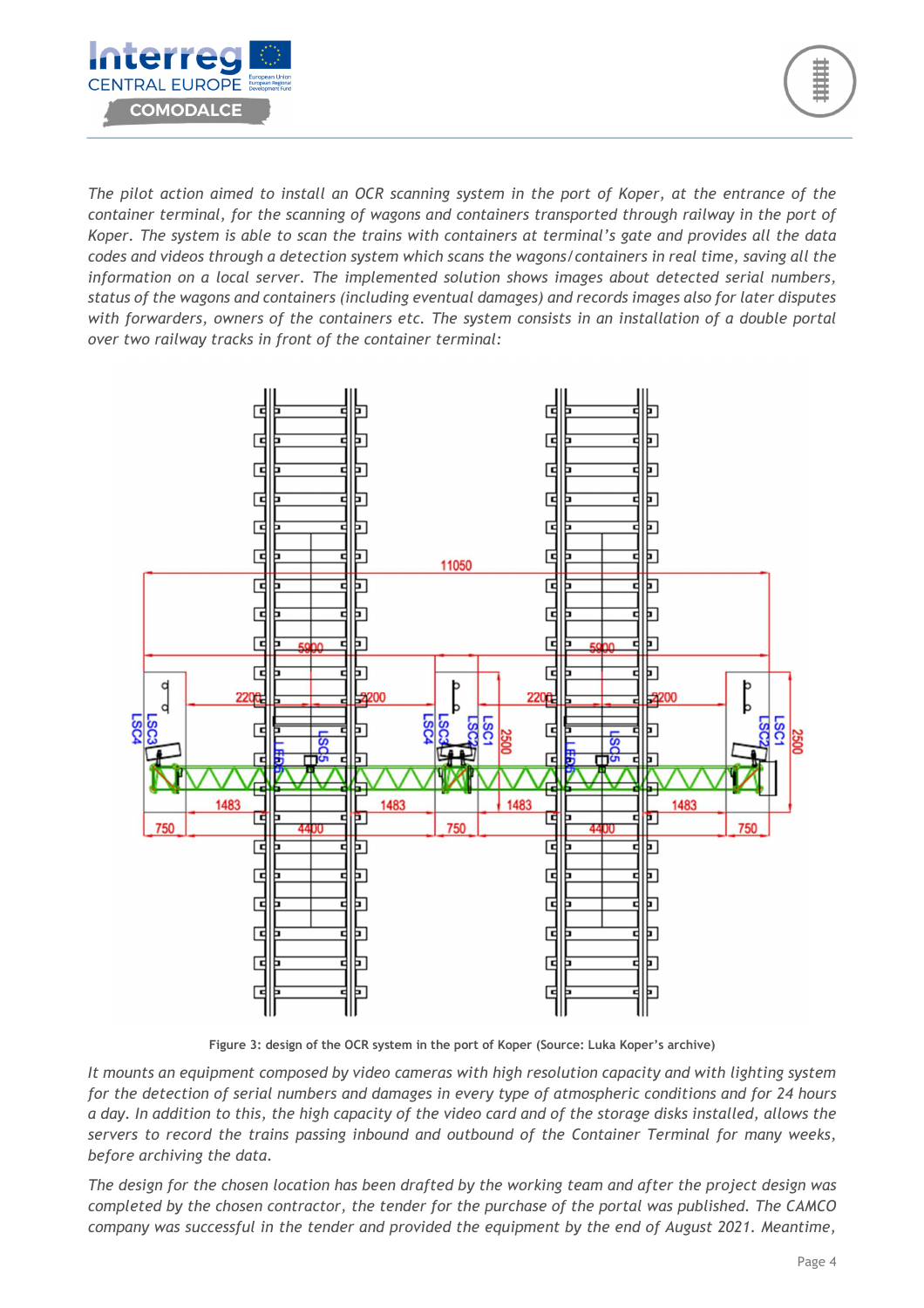



*some works for the construction of foundations took more time than expected and the concrete installation of the OCR portal was postponed to October 2021. The works were successfully completed by the end of the year and additional integrations of the software provided by Adria Kombi were needed at the beginning of 2022. Actually, the equipment is fully installed as seen below:* 



**Figure 4: installed OCR system in the port of Koper (Source: Luka Koper's archive)** 

*The installed equipment allows the Port's Community System (PCS) to efficiently follow the operational processes at the railway which serves the Container Terminal and digitally fulfils the expectations of the stakeholders involved in the processes. Here below a view of the recorded container on the wagon:* 



*The system allows also the see the above container from four different sides. The Investment I2 was successfully completed by the end of 2021 and handed over for use at the beginning of 2022, when all the data flows were used by the involved stakeholders. Actually, the system is fully in use at the Container Terminal and implementations are foreseen in next years.* 

### **3. Conclusions**

*The pilot action achieved the expected results and is ready also for future implementations of the system. In fact, the OCR system could be integrated with other systems which are part of the PCS and could allow the operators to follow the containers during their whole journey at the Port of Koper.*